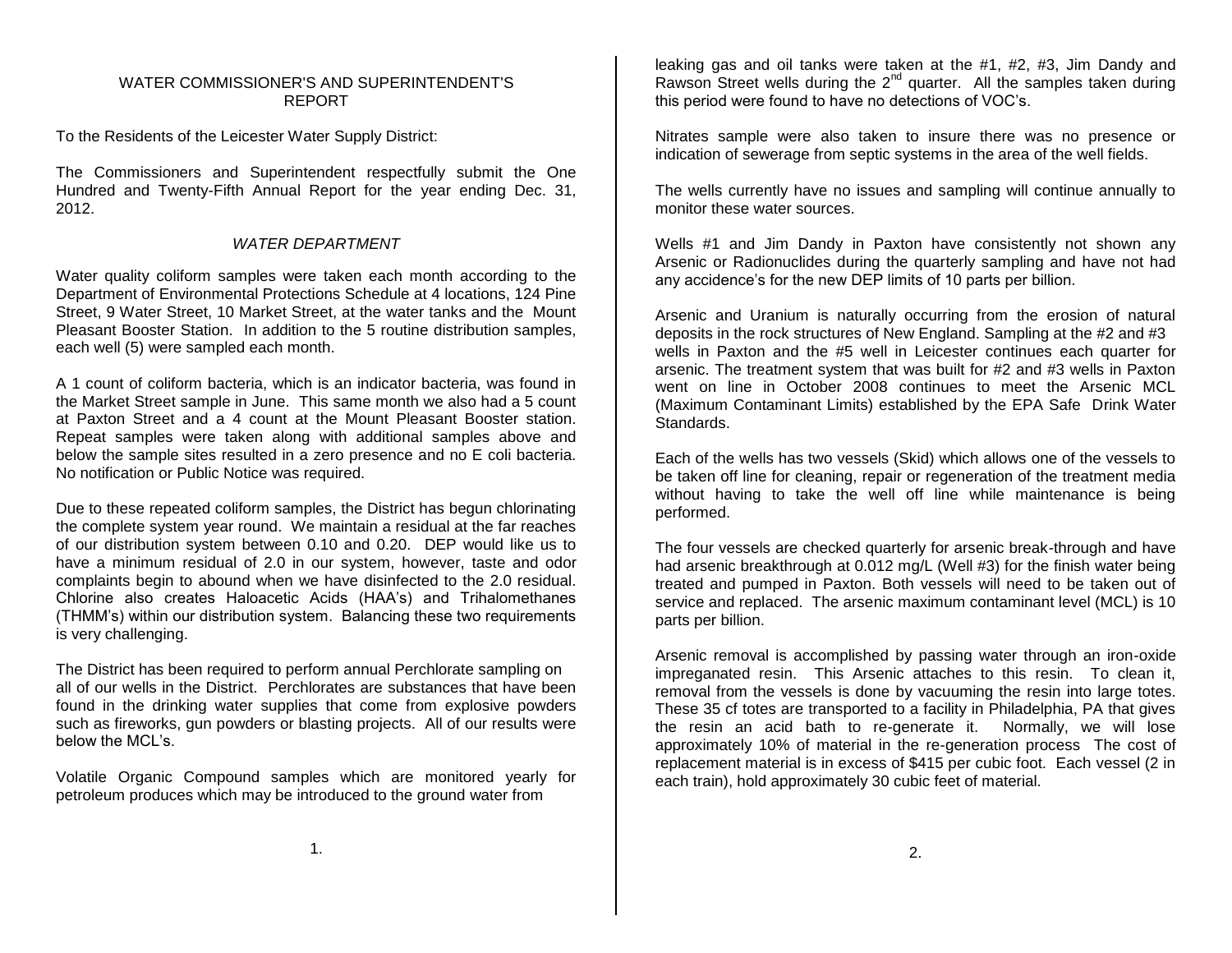The District went forward with a second round of Microscopic Particulate Analysis (MPA) testing on Pierce Spring, Well #2 and Well #3 in Paxton. This is due to its proximity to water bodies and the potential for the spring to be contaminated by these water bodies. These can only be done between April 1<sup>st</sup> to May 30<sup>th</sup> and August 15<sup>th</sup> and October 15<sup>th</sup> of each year. This test resulted in samples in the Low to Moderate Risk Range. Each MPA test costs approximately \$1000.

Future capital projects for the water system include the re-establishment of the Whittemore Street Well with an Arsenic and uranium treatment system; upgrading of the Pierce Spring cistern in Paxton; and, replacement of old water lines.

The new Hersey radio read meters have been performing as expected. The meters are read by a lap top computer minimizing the reading process and ensuring the readings are not visually mis-read or entered incorrectly.

In July 2011, the Twelfth Consumer Confidence reports were mailed to the District which included information for the previous year 2011.

Each year the Consumer Confidence reports are mailed to the residence of the District by June 30 and include the information about water quality of each source, information about progress the District is making in protecting the sources and pertinent information about treatment along with general district business.

The District employs four fully licensed water treatment and distribution personnel.

We continue to collaborate with the Town of Leicester on water issues as they relate to economic development opportunities.

## *SEWER DEPARTMENT*

In September 2010, the LWSD was issued a new, 5-year renewal of their National Pollution Discharge Elimination System (NPDES) permit. Some of the major changes in this permit include a decrease in our discharge limits for Total Phosphorous, Total Recoverable Copper, Aluminum and Ammonia-Nitrogen. We must also report quarterly for Total Kjeldahl Nitrogen, Total Nitrate and Total Nitrite. In our previous permit we were required to perform quarterly toxicity testing on our effluent. This has been reduced to semi-annual testing.

The monthly test results of the daily laboratory analysis have been forwarded to the Department of Environmental Protection (DEP) and the Environmental Protection Agency (EPA) as required. In addition quarterly sampling was conducted to determine the Toxicological for Acute and Chronic species survival of the treated effluent from the WWTP. There were no exceptions during 2012.

The District currently operates eight (8) Wastewater Pump Stations (WWPS) for the LWSD and three (3) WWPS Pump Stations for the Hillcrest Sewer District. All together at the end of 2010 the District operations include 11 Waste Water Pump Stations, 5 Drinking Water Pump Stations and 3 Drinking Water Booster Stations in addition to the WWTP located on Pine Street.

The District is required to report annually on Infiltration and Inflow (I/I) within our collection system. Areas have been identified for upgrades to include replacement of old clay pipes; lining of clay pipes; replacement of deficient manholes; composite lining of deficient manholes; and, installation of watertight manhole covers.

The Board of Commissioners set aside funds to look at the overall health of the wastewater treatment plant. This study was completed in November 2011 and will be used to upgrade the plant going forward. Regulatory requirements, fatigue and breakdowns at the plant predicated this study and future upgrades and maintenance to the plant.

The District moved forward on the design of a new headworks facility. The headworks screens out rags and paper through a smaller (3/8") screen. Currently the headworks have a (3/4") screen. A solids washer is proposed to wash the rags and paper materials to remove organic matter to be recycled back as food into the wastewater process. Everything else is compacted down to be placed into the solid waste container. A new grit removal system will remove inorganic matter. Currently, all of these materials are being passed through the whole plant. Construction of the new headworks will allow us to process wastewater more efficiently and slow down the wear and tear on downstream components.

Future projects include the installation of additional aeration tanks; replacement of mechanical aeration equipment with more energy efficient bubble aeration; replacement and upgrading of obsolete electrical components; sludge pump replacement; emergency generation upgrades;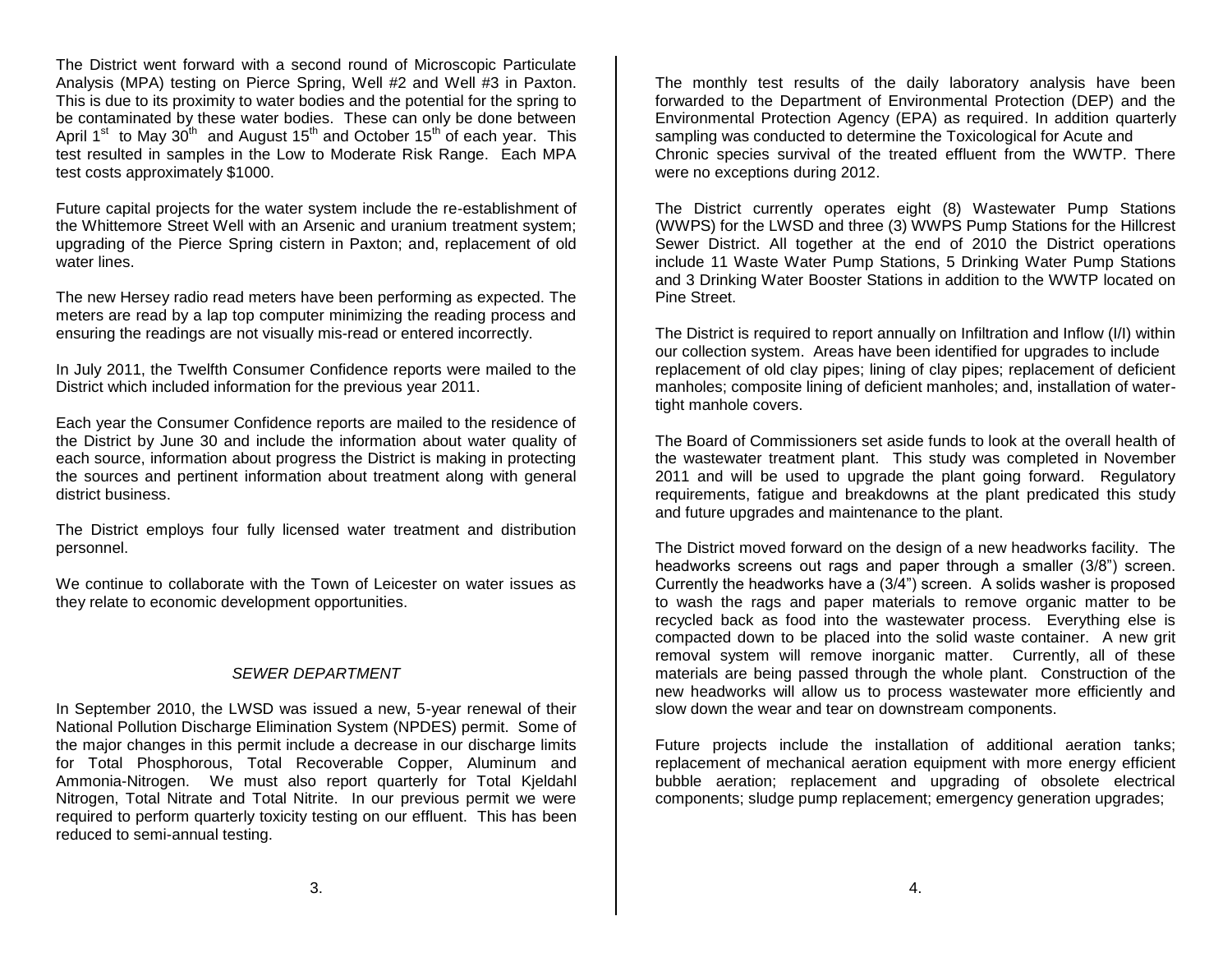upgrading of sludge de-watering systems; and, upgrade of the chlorine contact chamber. These upgrades will allow us to assist the Town of Leicester in economic development areas.

The Commissioners once again caution the residence of the District about sump pumps, roof drains, removing cleanout covers to allow surface water to enter the sanitary sewer or any other means of allowing rain or surface water to be discharged to the sanitary sewer system.

District Rules and Regulations read as follows: Article 4 Section 6 Specific Prohibitions: The following discharges are specifically prohibited:

- A. Groundwater, storm water and surface waters, including but not limited to, roof and surface runoff, and subsurface drainage.
- B. No water from pools, reservoirs, or cellars shall be drained into any sanitary sewer either by gravity or pump.

Should your residence be found in violation through random inspections and smoke testing, the offender will be given 30 days to correct the violation and will be fined or service discontinued according to the penalty section of the Rules and Regulation.

Copies of the Rules and Regulations are available at the office or can be found on the Districts Web Site at www.lwsd.net along with Notices, Applications and other District information.

The District employs four fully licensed wastewater operators.

We continue to collaborate with the Town of Leicester on wastewater issues as they relate to economic development opportunities.

## **Minutes of the 125th Annual Meeting Leicester Water Supply District April 24, 2012**

In accordance with the warrant legally served and posted, the legal voters of the Leicester Water Supply District met in the Leicester Water Supply District Meeting Hall, 124 Pine Street, in the Town of Leicester on Tuesday April 24, 2012 at seven in the evening ( 7:00 pm), to act on the following Articles, viz:

The meeting was called to order at 7:00 p.m. by the District Moderator Frank W. Lyon after a quorum was declared with 15 signed in voting residence.

 A Motion was made by the Clerk to dispense with the reading of the Articles as everyone present had a copy of the Warrant. A second was made and voted in the affirmative. None opposed.

ARTICLE 1 A motion to be made to dispense with the reading of the Officers Reports as copies of the 125nd Annual Report was present and that the reports of the District Officers be accepted with the exception of any typographical errors. A second was made and voted. None opposed,

ARTICLE 2 Robert F. Wilson nominated J. Donald Lennerton, Jr. for Water Commissioner for a term of three years. Motion was seconded by Frank W. Lyon. None opposed

ARTICLE 3 J. Donald Lennerton made a motion that the District vote to pay the District Officers as follows for the fiscal year beginning July 1, 2012.

| <b>Commissioner Chairman</b> | 2,029.00 |
|------------------------------|----------|
| 2 other Commissioners        | 3.520.00 |
| Moderator                    | 137.50   |
| Clerk                        | 302.50   |
| <b>TOTAL</b>                 | 5.989.00 |
|                              |          |

A second was made and voted.

ARTICLE 4 Robert F. Wilson made the motion that the District vote to raise and appropriate the following sums of money to defray the expenses of the District for the fiscal year beginning July 1, 2012.

Water Maintenance....Raise & Appropriate….\$462,720.47....\$462,720.47 Sewer Maintenance....Raise & Appropriate…\$438,904.05....\$438,904.05

| TOTAL | \$940,440.10 |
|-------|--------------|
|-------|--------------|

To transfer from the

Rawson, Holcomb, Utica and Breezy Green Lateral Account

|       | To Maturing Debt (Principal\$ 13,750.00   |             |
|-------|-------------------------------------------|-------------|
|       | To Interest on Debt (Interest)\$ 3,437.50 |             |
| TOTAL |                                           | \$17,187.50 |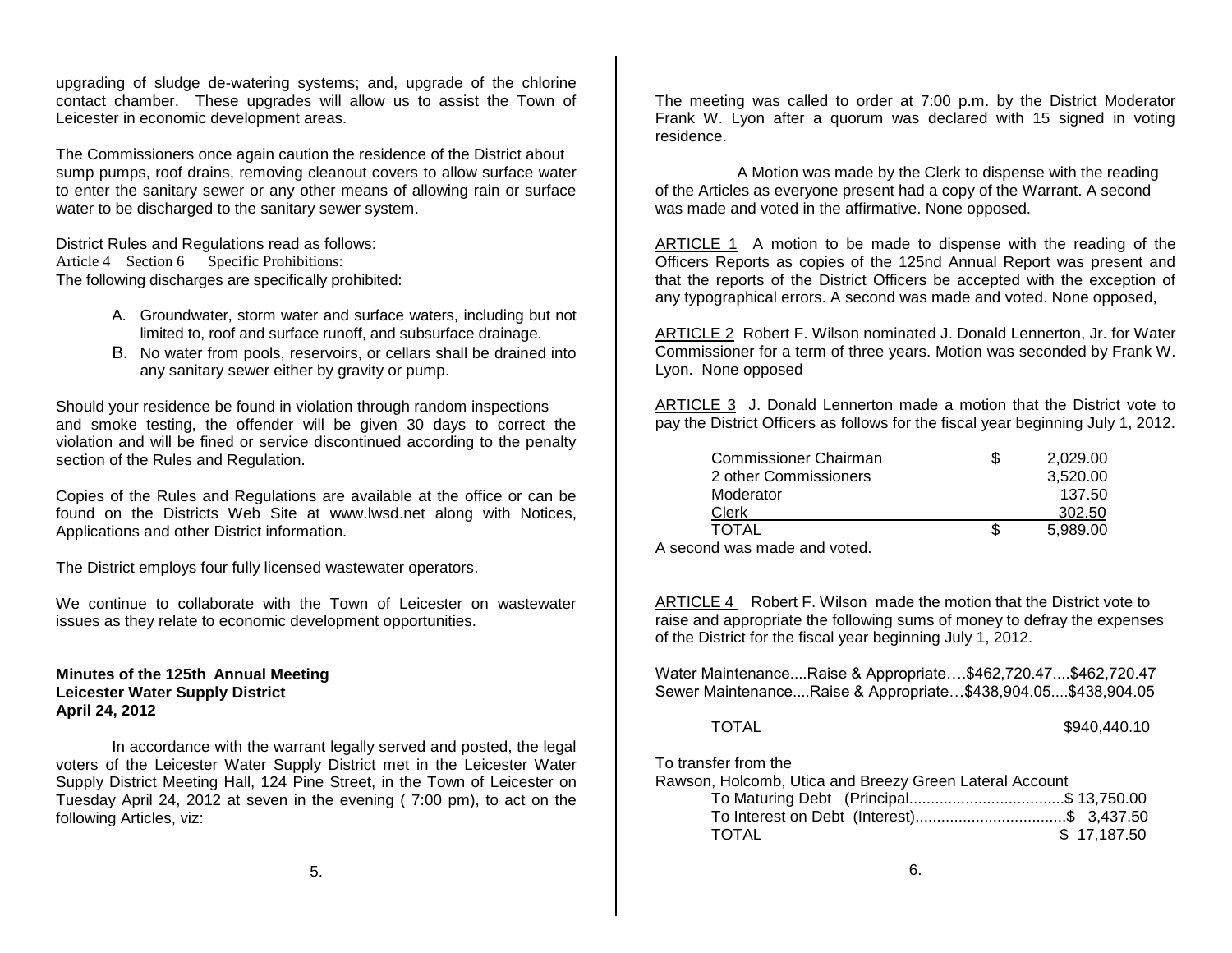To transfer from the

| Waite Street, Massasoit, Rural, Chapel Sewer Lateral Account |                                           |
|--------------------------------------------------------------|-------------------------------------------|
|                                                              | To Maturing Debt (Principal) \$ 30,834.00 |

| To Interest on Debt (Interest)\$ 28,443.34 |             |
|--------------------------------------------|-------------|
| TOTAL                                      | \$59,277.34 |

To transfer from the

Route

| Route 9 West Sewer Lateral Account         |              |
|--------------------------------------------|--------------|
| To Maturing Debt (Principal)\$84,678.00    |              |
| To Interest on Debt (Interest)\$ 73,351.86 |              |
| <b>TOTAL</b>                               | \$158,029.86 |
|                                            |              |

The motion was seconded and voted: None opposed

ARTICLE 5 J. Donald Lennerton made the motion that the District vote to authorize the Treasurer with the approval of the Commissioners to borrow in anticipation of the revenue for the fiscal year beginning July 1, 2012, in accordance with Mass. Gen. Laws, c. 44, sec 4 and Acts in amendment thereon, and including in addition thereto, Chapter 849 of the Acts of 1969, as amended, by issuing a note or notes payable within one year and renew any note or notes as may be given for a period of less than one year.

The motion was seconded and voted unanimously.

ARTICLE 6 J. Donald Lennerton made the motion that the District vote to pass over this article.

The motion was seconded and voted unanimously.

ARTICLE 7 Robert F. Wilson made the motion that the District vote to transfer the sum of two Hundred and thirty-six thousand, five hundred and fifty Dollars (\$236,550.00) from the Free Cash to do the following capital projects.

| Intrustion alarms for Sewer & Water Pump Stations | \$9,800.00                                                                                                       |
|---------------------------------------------------|------------------------------------------------------------------------------------------------------------------|
| Rebuild skid steer                                | \$10,000.00                                                                                                      |
| Engineering for headworks                         | \$85,000.00                                                                                                      |
| Paxton Well Maintenance                           | \$75,000.00                                                                                                      |
| Franklin Street Water (+/- 650 If)                | \$42,250.00                                                                                                      |
| Spring Street Water (+/- 185 lf)                  | \$14,500.00                                                                                                      |
| _______                                           | $\begin{array}{c} \n\bullet \bullet \bullet \bullet \bullet \bullet \bullet \bullet \bullet \bullet \end{array}$ |

Grand Total \$236,550.00

The motion was seconded and voted: None opposed

ARTICLE 8 J. Donald Lennerton made a motion that the District vote to transfer the sum of One Hundred Ninety Four Thousand Dollars and zero cents (\$150,000.00) from Free Cash to fund the Franklin Street Area Sewer Rehabilitation Account.

The motion was seconded and voted: None opposed

ARTICLE 9 Robert F. Wilson made a motion that the District vote to transfer from Available funds the sum of Forty-seven thousand, four hundred and sixty dollars (\$47,460.00) to the Water Development Account and Fifteen thousand, six hundred and fifty-one dollars (\$15,600.00) to the Sewer Development Account. Transfer from: Deerpond Betterment the sum of Six thousand, nine hundred seventy dollars and thirty-seven cents (6,970.37); Mannville Betterment the sum of Two thousand, three hundred sixty-three dollars and sixty-eight cents (2,363.68); Paxton Betterment the sum of Five hundred sixty-five dollars and seventeen cents (565.17) to the Sewer Stabilization Account.

The motion was seconded and voted: None opposed

ARTICLE 10 J. Donald Lennerton made the motion that the District vote to pass over this article.

The motion was seconded and voted unanimously.

The meeting was adjourned at 7:25 p.m. after a motion and a second was made. 19 legal votes attended the meeting

The motion was seconded and voted: None opposed:

Respectfully submitted, J. Donald Lennerton, Jr. District Clerk April 26, 2012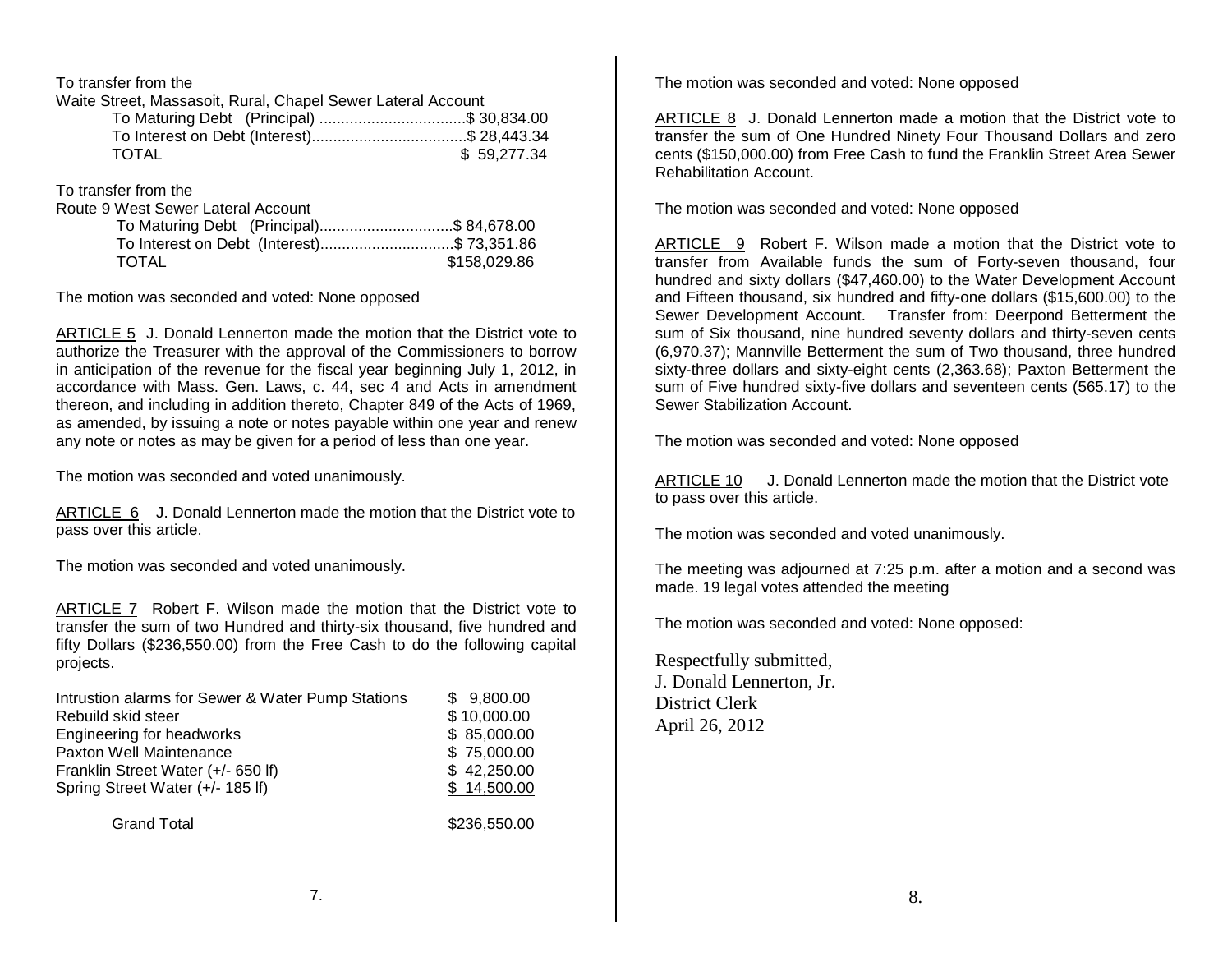| <b>TREASURER'S REPORT</b>                     |                | <b>ANALYSIS OF CASH</b>                       |                |
|-----------------------------------------------|----------------|-----------------------------------------------|----------------|
| JULY 1, 2011 TO JUNE 30, 2012                 |                |                                               |                |
|                                               |                | WATER DEVELOPMENT                             | \$923,652.23   |
| <b>RECEIPTS</b>                               | 2012           | SEWER DEVELOPMENT                             | \$1,936,933.81 |
|                                               |                | <b>WATER &amp; SEWER RATE RELIEF</b>          | \$452,599.48   |
| <b>WATER REVENUE</b>                          | \$340,320.23   | SEWER STABILIZATION ACCOUNT                   | \$97,766.99    |
| <b>SEWER REVENUE</b>                          | \$395,533.46   | CAPITAL EQUIPMENT ACCOUNT                     | \$0.00         |
| INTEREST INCOME BANK ACCOUNTS                 | \$9,734.82     | RAWSON ST. LATERAL                            | \$29,215.81    |
|                                               |                | RT 9 W. SEWER LATERAL                         | \$967,933.78   |
| <b>INTEREST WAITE LATERAL</b>                 | \$1,229.99     | <b>WAITE/CHAPEL LATERAL</b>                   | \$395,718.43   |
| INTEREST BREEZY/RAWSON LATERAL                | \$73.23        | <b>DEPOSIT IN TRANSIT</b>                     | \$13,860.00    |
| INTEREST PAXTON/LAKE LATERAL                  | \$148.06       | ART #9 4-27-10 TREATMENT PLANT UPGRADES & ENG | \$511.71       |
| INTEREST MANNVILLE LATERAL                    | \$443.46       | ART #7 4-26-11 WATER TANK PAINTING            | \$18,740.50    |
| <b>INTEREST RT 9 LATERAL</b>                  | \$2,549.06     | ART #7 4-26-11 WHITTEMORE ST WELL             | \$52,897.50    |
| <b>OTHER CHARGES</b>                          | \$66,922.69    | ART #8 4-26-11 FRANKLIN STREET SEWER LINE     | \$144,936.00   |
| <b>WATER CONNECTION FEES</b>                  | \$51,960.00    | ART #6 4-24-12 FRANKLIN STREET SEWER LINE     | \$150,000.00   |
| SEWER CONNECTION FEES                         | \$72,389.91    | ART #7 4-24-12 MISC. ITEMS                    | \$236,500.00   |
| <b>WATER ASSESSMENTS</b>                      | \$10,128.31    |                                               |                |
| SEWER ASSESSMENTS                             | \$26,117.00    | <b>TOTAL</b>                                  | \$5,421.266.24 |
| HILLCREST SEWER INSPECTION FEES               | \$30.00        | <b>SURPLUS REVENUE</b>                        | \$1,116,647.00 |
| BETTERMENT COLLECTIONS                        | \$92,535.82    | <b>TOTAL</b>                                  | \$6,537,913.24 |
| BETTERMENT INTEREST                           | \$82,277.41    |                                               |                |
| NATIONAL GRID RENTAL                          | \$6,480.00     | <b>GENERAL DEBT</b>                           |                |
|                                               |                |                                               |                |
| <b>TOTAL RECEIPTS</b>                         | \$1,158,873.45 | RAWSON/BREEZY LATERAL                         | \$55,000.00    |
|                                               |                | WAITE SEWER LATERAL                           | \$524,158.00   |
| <b>DISBURSEMENTS</b>                          |                | RT 9 W. SEWER LATERAL                         | \$1,693,549.00 |
|                                               |                | C.W.M.P. SERIAL ISSUE                         | \$274,069.00   |
| <b>WATER MAINTENANCE</b>                      | \$451,547.81   | <b>WATER TREATMENT NOTE</b>                   | \$472,500.00   |
| <b>SEWER MAINTENANCE</b>                      | \$435,943.69   | <b>WATER TREATMENT NOTE</b>                   | \$198,899.00   |
| <b>MATURING DEBT</b>                          | \$592,242.00   | <b>TOTAL</b>                                  | \$3,218,175.00 |
| <b>INTEREST ON DEBT</b>                       | \$164,386.80   |                                               |                |
| WORCESTER COUNTY RETIREMENT                   | \$35,378.00    | RESPECTFULLY SUBMITTED                        |                |
| ART #9 4-27-10 TREATMENT PLANT UPGRADES & ENG | \$49,435.00    | DEBRA A. WILSON                               |                |
| ART #7 4-26-11 WATER TANK PAINTING            | \$6,259.50     | <b>DISTRICT TREASURER</b>                     |                |
| ART #7 4-26-11 WHITTEMORE ST WELL             | \$22,102.50    |                                               |                |
| ART #8 4-26-11 FRANKLIN STREET SEWER LINE     | \$49,064.00    |                                               |                |
| ART #7 4-24-12 MISC. ITEMS                    | \$0.00         |                                               |                |
| <b>TOTAL DISBURSEMENTS</b>                    | \$1,806,359.30 |                                               |                |
|                                               |                |                                               |                |